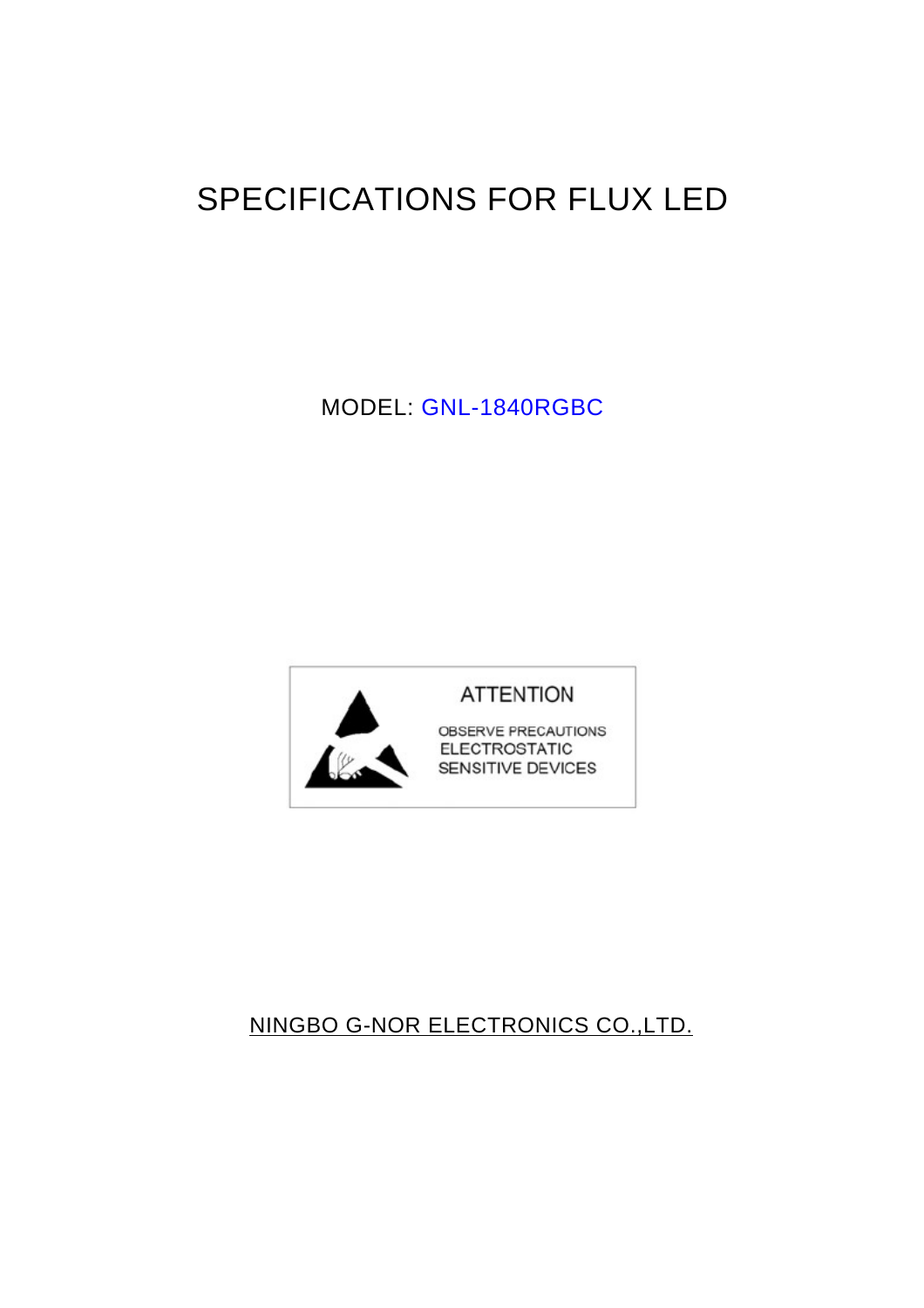### G-NOR FLUX LED No. GNL-1840RGBC

| Part No.             | GNL-1840RGBC   |              |             |             |                    |
|----------------------|----------------|--------------|-------------|-------------|--------------------|
| <b>Emitted Color</b> | Red            | Green        | <b>Blue</b> | Len's Color | <b>Water Clear</b> |
| <b>Chip Material</b> | <b>AlGaInP</b> | <b>InGaN</b> |             |             |                    |

### **Features:**

Compatible with automatic placement equipment

Compatible with reflow solder process This product doesn't contain restriction Substance, comply ROHS standard.

### **Applications:**

Automotive and Telecommunication General use for indicators



Unit mm

Toleranc 0.2mm unless otherwise noted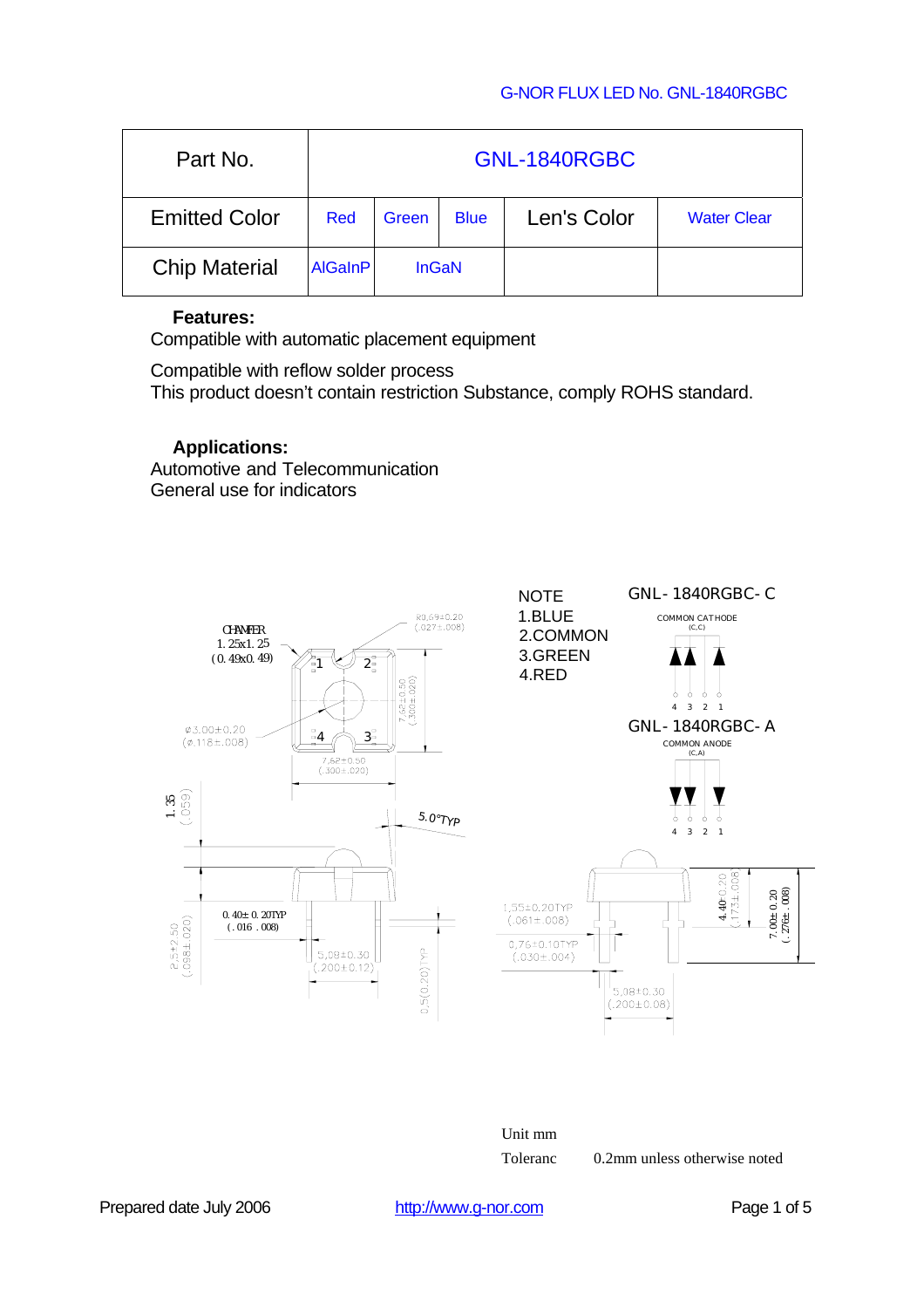| <b>Items</b>                         | Symbol      | Absolute maximum Rating                                           | Unit |
|--------------------------------------|-------------|-------------------------------------------------------------------|------|
| <b>Forward Current</b>               | ΙF          | 20                                                                | mA   |
| Peak Forward Current*                | <b>I</b> FP | 40                                                                | mA   |
| Reverse Voltage                      | $V_{R}$     | 7                                                                 | V    |
| Power Dissipation                    | $P_D$       | 100                                                               | mW   |
| <b>Operation Temperature</b>         | Topr        | $-20 - 0.00$                                                      | °C   |
| Storage Temperature                  | Tstg        | $-40 - +100$                                                      | °C   |
| <b>Lead Soldering</b><br>Temperature | Tsol        | Max.260°C for 3 sec Max.<br>(3mm from the base of the epoxy bulb) |      |

# **Abusolute Maximum Rating(Ta=25°C)**

# **Electrical Optical Characteristics(Ta=25°C)**

| Parameter              | Symbol    | Min.        | Typ.          | Unit | <b>Test Condition</b> |
|------------------------|-----------|-------------|---------------|------|-----------------------|
| Luminous Intensity     | IV(B/G/R) | 0.2/1.0/0.3 | 0.25/1.1/0.35 | lm.  | $F = 20mA$            |
| Forward Voltage        | VF(B/G/R) | 3.0/3.0/1.8 | 3.3/3.3/2.0   | V    | $F = 20mA$            |
| <b>Reverse Current</b> | ΙR        |             | 10            | uA   | $V_R = 5V$            |
| Dominant Wavelength    | d(B/G/R)  | 46520/620   | 470525/625    | nm   | $F = 20mA$            |
| <b>Viewing Angle</b>   | 1/2       | --          | 80            | Deg. | $F = 20mA$            |

## **Parameter Classification**

| <b>Forward Voltage</b><br>$IF = 20mA$ |         | <b>Chromaticity Coordinates</b><br>$IF = 20mA$ |         | Luminous Intensity<br>$IF = 20mA$ |               |  |
|---------------------------------------|---------|------------------------------------------------|---------|-----------------------------------|---------------|--|
| Code                                  | Min~Max | Code                                           | Min~Max | Code                              | Min~Max       |  |
| $- -$                                 | --      | $- -$                                          | --      | --                                | $\sim$ $\sim$ |  |
| --                                    |         |                                                |         | --                                | --            |  |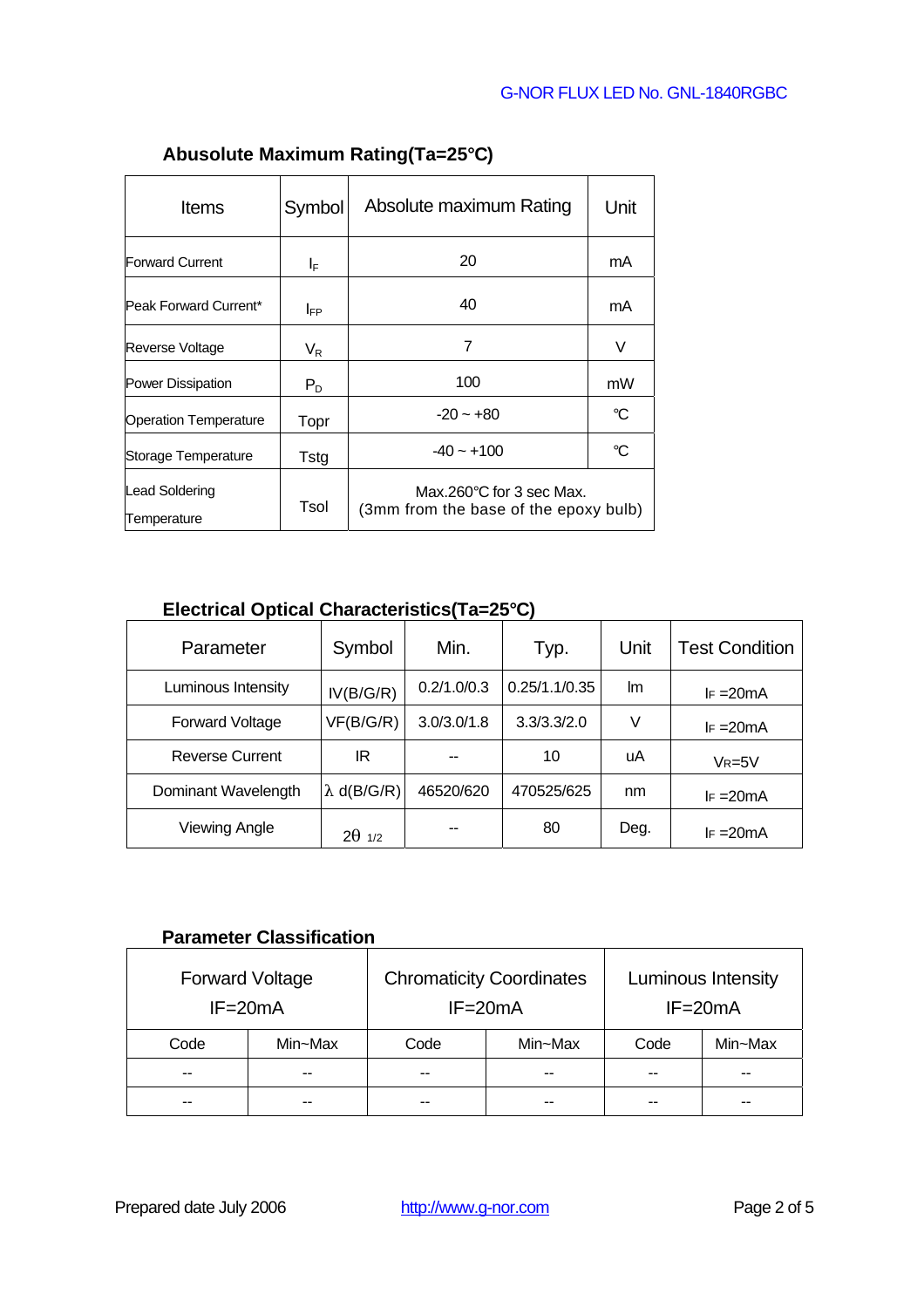# **Typical Electro-Optical Characteristics**

### **Curves**



Radiation Angle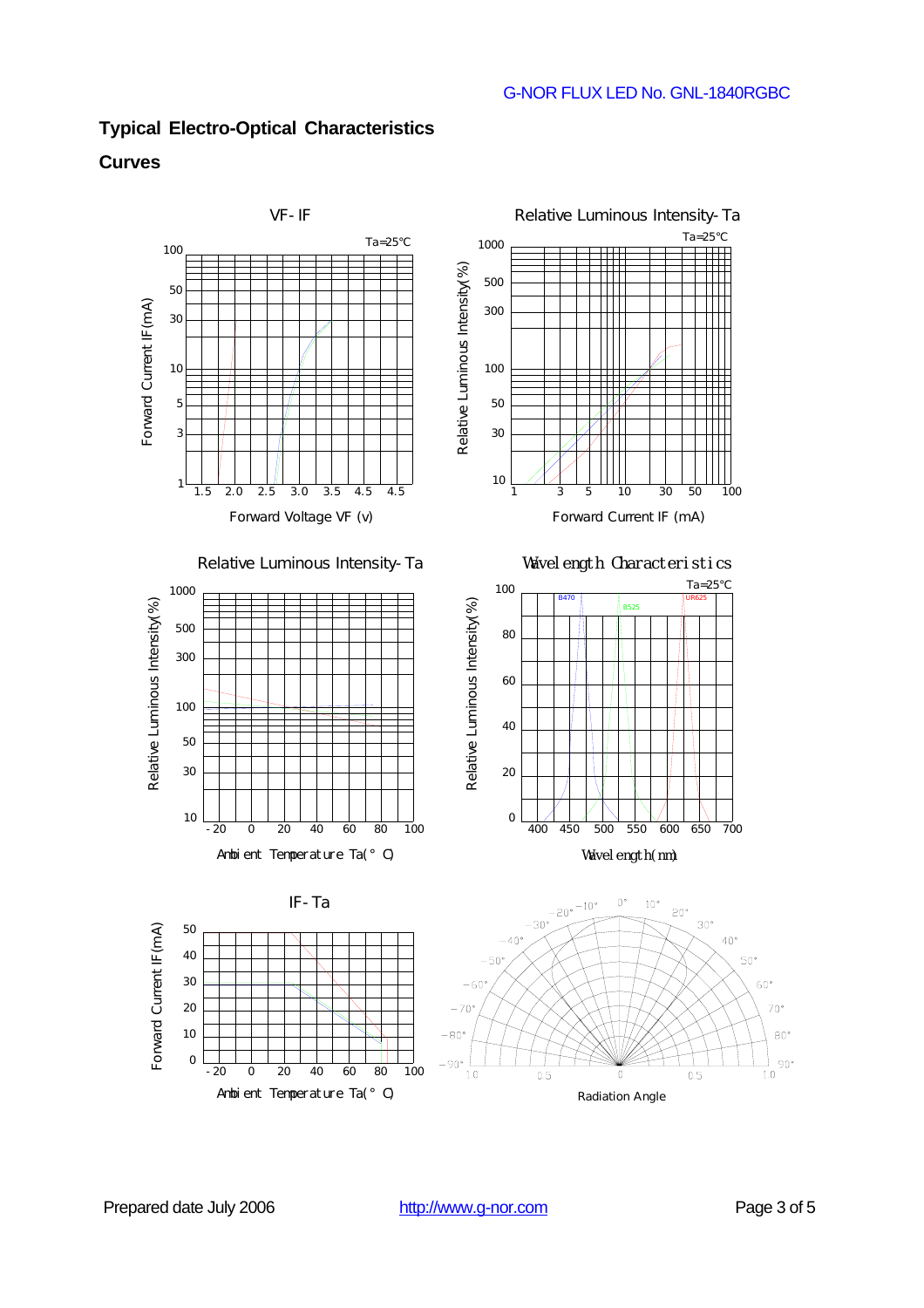### G-NOR FLUX LED No. GNL-1840RGBC

| NO.            | <b>Test Item</b>           | <b>Test Conditions</b>                         | Duration  | Sample | Ac/Re |
|----------------|----------------------------|------------------------------------------------|-----------|--------|-------|
| 1              | <b>Temperature Cycle</b>   | -40°C~25°C~100°C~25°C<br>30min 5min 30min 5min | 50clycles | 100    | 0/1   |
| $\overline{2}$ | High Temp. Storage         | Ta=100°C                                       | 1000hours | 100    | 0/1   |
| 3              | Temp.& Humidity Test       | Ta=85 °C, RH=85%                               | 1000hours | 100    | 0/1   |
| 4              | Low Temp. Storage          | Ta= $-40^{\circ}$ C                            | 1000hours | 100    | 0/1   |
| 5              | <b>Operating Life Test</b> | Ta=25 $\pm$ 5 °C DC IF=15mA                    | 1000hours | 100    | 0/1   |
| 6              | Solder Heat                | Tsol=260±5°C,10s                               | 1times    | 20     | 0/1   |

### **Reliability Test Items and Conditions**

# **Cautions**

1 Storage

Before opening the package: The LEDs should be kept at 5~30°C and 60%RH or less. The LEDs should be used within a year.

After opening the package: The LED must be used within 24 hours, else should be kept at 5~30°C and 30% RH or less. The LEDs should be used within 7days after opening the package. If unused LEDs remain, they should be stored in moisture proof packages, recommended to return the LEDs to the original moisture proof bag and to reseal the moisture proof bag again.

If the LEDs have exceeded the storage time, baking treatment should be performed more than 12 hours at  $60 \pm 5^{\circ}$ C.

2 The LED electrode sections are comprised of a gold plated. The gold surface may be affected by environments which contain corrosive gases and so on. Please avoid conditions which may cause the LED to corrode or discolor. This corrosion or discoloration may cause difficulty during soldering operations. It is recommended that the User use the LEDs as soon as possible.

3 Please avoid rapid transitions in ambient temperature, especially in high humidity environments where condensation can occur.

### 4 Static Electricity

4.1 These products are sensitive to static electricity charge, and users are required to handle with care. Particularly, if an current and or voltage which exceeds the Absolute Maximum Rating of Products is applied, the overflow in energy may cause damage to, or possibly result in electrical destruction of, the Products. The customer is requested to take adequate countermeasures against static electricity charge and surge when handling **Products**